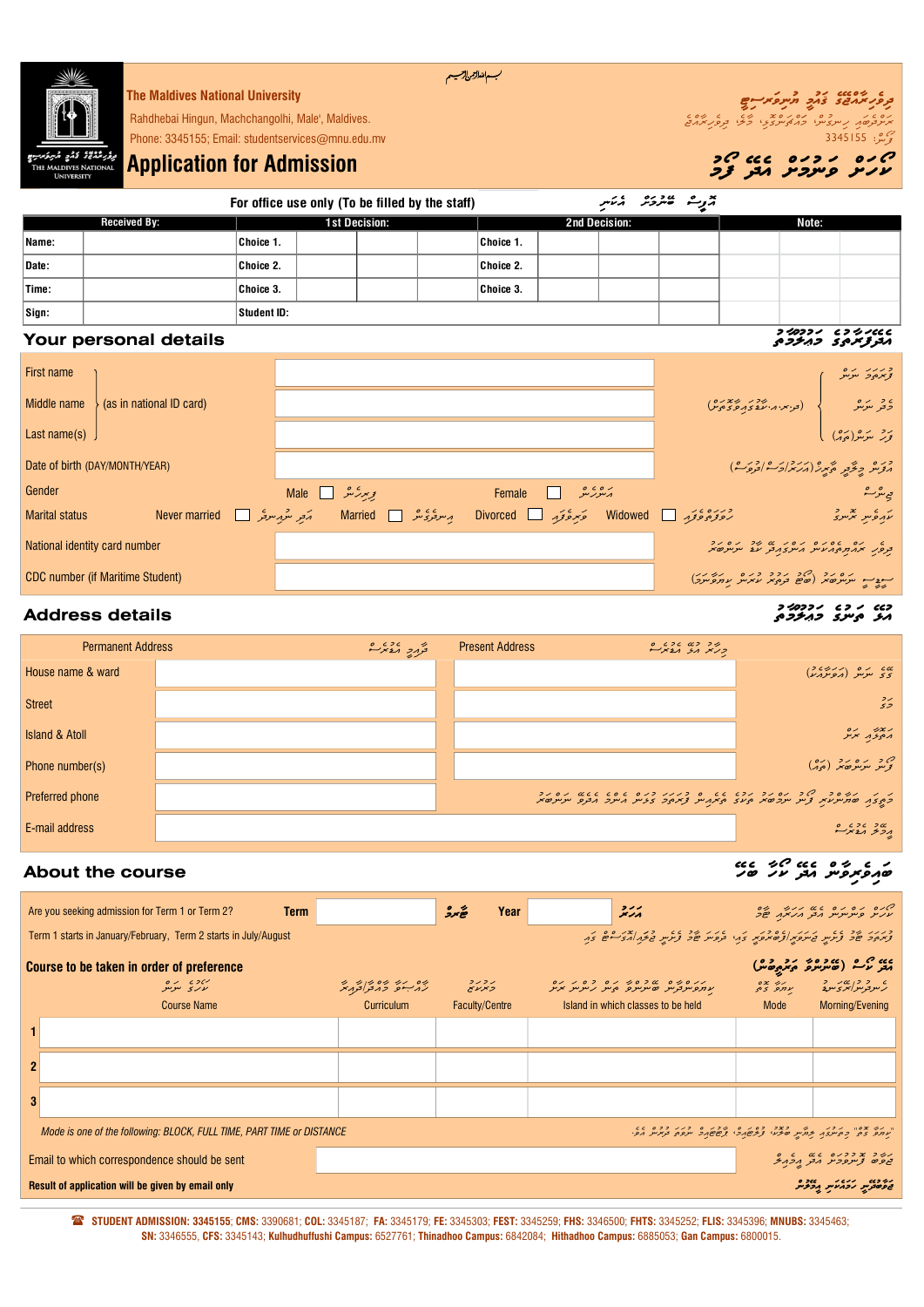### Education

### I ر د<br>پېړيون

| <b>Schools attended</b>                                  |                                  |                        | עתם בבמשית                                       |
|----------------------------------------------------------|----------------------------------|------------------------|--------------------------------------------------|
| קקב פיז קקס<br>פב <i>ונקיש</i> י פ<br>Name of the School | كومو كالمحير الر<br>Date Entered | ورو وتبرا<br>Date Left | ת כשב<br>תניתוב בימ <mark>ב</mark><br>Last Grade |
|                                                          |                                  |                        |                                                  |
|                                                          |                                  |                        |                                                  |
|                                                          |                                  |                        |                                                  |
|                                                          |                                  |                        |                                                  |
|                                                          |                                  |                        |                                                  |
|                                                          |                                  |                        |                                                  |

| <b>Secondary school education results</b> | Please list SSC, GCE (OL), GCE (AL), HSC, IGCSE, etc. results with the date result were attained |                  |                | كشرو ومزددة سروفيوم                                  |                                                                       |                 |                 |
|-------------------------------------------|--------------------------------------------------------------------------------------------------|------------------|----------------|------------------------------------------------------|-----------------------------------------------------------------------|-----------------|-----------------|
| ם שיכש תם<br>גבתו ייצב ייצייל             | ره ه بر<br>د بر تو                                                                               | $rac{o}{2}x$ $5$ | پر میں<br>حوید | ם קובש גם<br>גב <sub>יפ</sub> ג'ייצ <sup>א</sup> ינט | ביתוי הים בית בב תכתיעת מיו ייתה ועל בשית היית בין<br>رس در<br>مرد تو | $\frac{occ}{2}$ | پھر مور<br>حويد |
| <b>Exam Name</b>                          | Subject                                                                                          | Grade            | Date           | <b>Exam Name</b>                                     | Subject                                                               | Grade           | <b>Date</b>     |
|                                           |                                                                                                  |                  |                |                                                      |                                                                       |                 |                 |
|                                           |                                                                                                  |                  |                |                                                      |                                                                       |                 |                 |
|                                           |                                                                                                  |                  |                |                                                      |                                                                       |                 |                 |
|                                           |                                                                                                  |                  |                |                                                      |                                                                       |                 |                 |
|                                           |                                                                                                  |                  |                |                                                      |                                                                       |                 |                 |
|                                           |                                                                                                  |                  |                |                                                      |                                                                       |                 |                 |
|                                           |                                                                                                  |                  |                |                                                      |                                                                       |                 |                 |
|                                           |                                                                                                  |                  |                |                                                      |                                                                       |                 |                 |
|                                           |                                                                                                  |                  |                |                                                      |                                                                       |                 |                 |
|                                           |                                                                                                  |                  |                |                                                      |                                                                       |                 |                 |
|                                           |                                                                                                  |                  |                |                                                      |                                                                       |                 |                 |
|                                           |                                                                                                  |                  |                |                                                      |                                                                       |                 |                 |
|                                           |                                                                                                  |                  |                |                                                      |                                                                       |                 |                 |
|                                           |                                                                                                  |                  |                |                                                      |                                                                       |                 |                 |
|                                           |                                                                                                  |                  |                |                                                      |                                                                       |                 |                 |
|                                           |                                                                                                  |                  |                |                                                      |                                                                       |                 |                 |
|                                           |                                                                                                  |                  |                |                                                      |                                                                       |                 |                 |
|                                           |                                                                                                  |                  |                |                                                      |                                                                       |                 |                 |
|                                           |                                                                                                  |                  |                |                                                      |                                                                       |                 |                 |
|                                           |                                                                                                  |                  |                |                                                      |                                                                       |                 |                 |

## Post-secondary education

#### I ستسرع ورقعت ويتوجد محدس I

|                                             |                                                                | $\sim$ $\sim$ $\sim$  |                         | ▼                            |
|---------------------------------------------|----------------------------------------------------------------|-----------------------|-------------------------|------------------------------|
| ג בגב<br>כאנע<br>Institution/Examining body | גנב בנגנם בכתבים ביינים<br>Detail of qualification or training | و معروف<br>Start date | سرمرد ءتجرز<br>End date | ې بې ده.<br>دې<br><b>GPA</b> |
|                                             |                                                                |                       |                         |                              |
|                                             |                                                                |                       |                         |                              |
|                                             |                                                                |                       |                         |                              |
|                                             |                                                                |                       |                         |                              |
|                                             |                                                                |                       |                         |                              |
|                                             |                                                                |                       |                         |                              |
|                                             |                                                                |                       |                         |                              |
|                                             |                                                                |                       |                         |                              |
|                                             |                                                                |                       |                         |                              |
|                                             |                                                                |                       |                         |                              |
|                                             |                                                                |                       |                         |                              |
|                                             |                                                                |                       |                         |                              |
|                                             |                                                                |                       |                         |                              |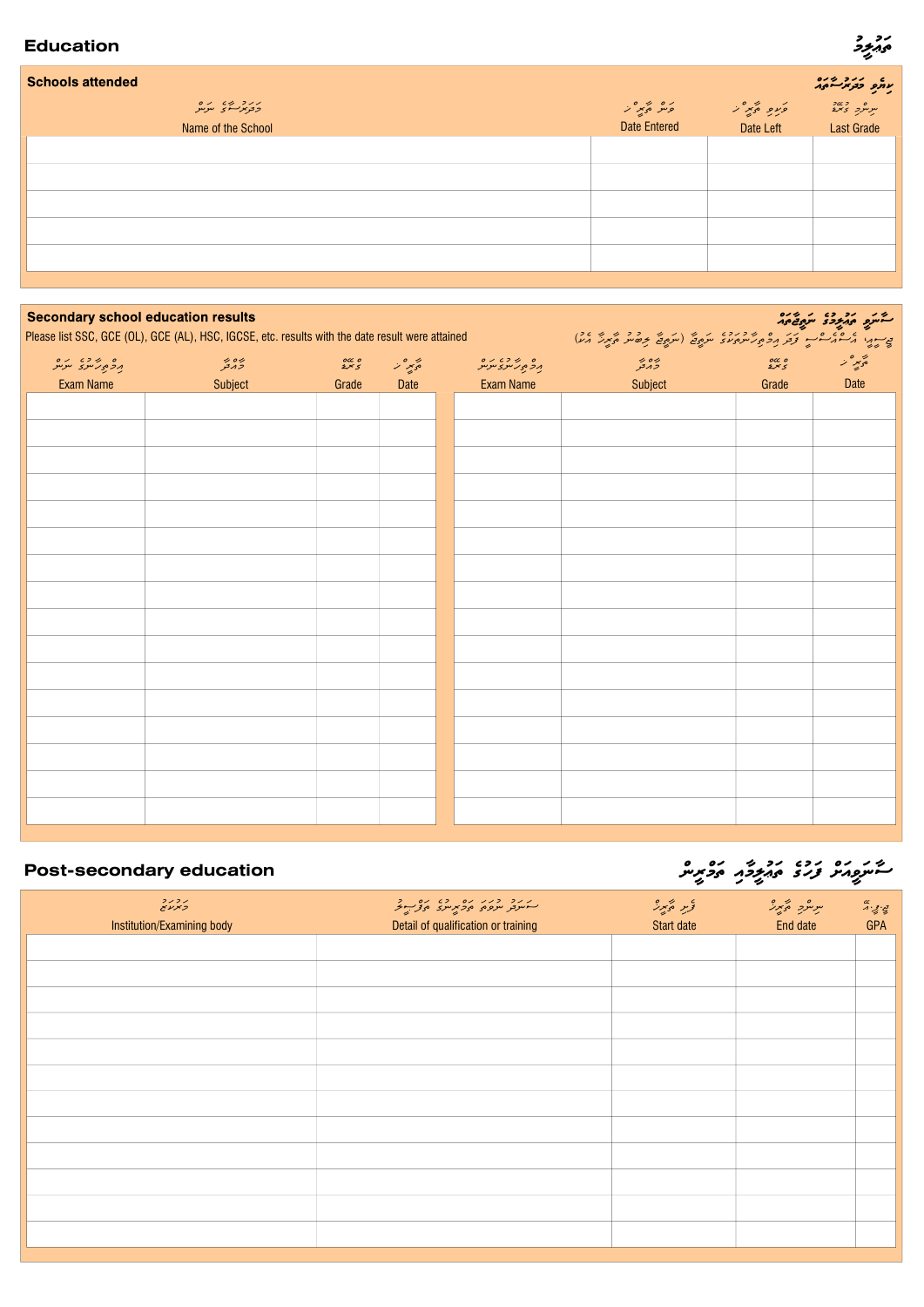| Please give details of any employment since leaving school |                 | סדוב - בנסגב געב - גב הגבר גבר ג' ג' ג' ג' ג' מינוב.<br>היעיץ תבכת צו הבנטיק הצק כנ"ז, הבנטיקביובק פיצוציזע וסמ' בודיבריז. |          |                         |  |  |
|------------------------------------------------------------|-----------------|----------------------------------------------------------------------------------------------------------------------------|----------|-------------------------|--|--|
| وَبِي تِهِ رَبِّهِ دَبِرًا رَبِّهِ وَبَنْرَ                | $\frac{2}{2}$   |                                                                                                                            |          | وه رو<br><i>د</i> ړنونۍ |  |  |
| Organisation                                               | <b>Position</b> | Start date                                                                                                                 | End date | <b>Duration</b>         |  |  |
|                                                            |                 |                                                                                                                            |          |                         |  |  |
|                                                            |                 |                                                                                                                            |          |                         |  |  |
|                                                            |                 |                                                                                                                            |          |                         |  |  |
|                                                            |                 |                                                                                                                            |          |                         |  |  |
|                                                            |                 |                                                                                                                            |          |                         |  |  |
|                                                            |                 |                                                                                                                            |          |                         |  |  |
|                                                            |                 |                                                                                                                            |          |                         |  |  |
|                                                            |                 |                                                                                                                            |          |                         |  |  |
|                                                            |                 |                                                                                                                            |          |                         |  |  |

## .eveSWyil iawgcaeDngw cnehea wmwnundu ufun cniagw Wj WviawfiLeawDnkw .eveSWyil iawgIrit utWmUlAu wm ea wmwnWv caetWmUluAwm WLwaurWb cSwrutia cSwmuvoh cSwhOk urwvirwd

Please provide below any other additional information in support of your application. Please continue on a separate sheet if necessary

# Sponsor details utWmUluAwm egur wscnopcs

|                                                                                          | If someone is sponsoring you for your studies, please provide details. |                              | ג ג'ק למי הסגס המודע ביו למס ג' הכרכוס גם גם הם ההכנס ג' הכרכום ג' גם מודע המודע הסגס המיכס כמובנס הגג' ג' מיה<br>הפקדום עקיד תחיניות בין קרוח עקיד תומים עזמיים מקווק מיק המתואד או במפאד או או מודע למודע או מודע ממודע החודע |
|------------------------------------------------------------------------------------------|------------------------------------------------------------------------|------------------------------|---------------------------------------------------------------------------------------------------------------------------------------------------------------------------------------------------------------------------------|
| Organization                                                                             |                                                                        |                              | ב די כדי המודע המודע בין המודע.<br>בנית פינו המודע שיות המודע ונות                                                                                                                                                              |
| Relationship                                                                             |                                                                        |                              | د در در ۱۶۶۵ مرد در ۲۶۶                                                                                                                                                                                                         |
| Signature                                                                                |                                                                        |                              | ەبىرە دەپرى تە <sub>ب</sub> ر                                                                                                                                                                                                   |
| Seal/Stamp of the sponsoring body<br><b>Note:</b> Please enclose a letter of sponsorship |                                                                        |                              | ם 2 ם ג' כל 2 כם גם ג' כ<br>התנוק הזה עזה הציגוב יצו <i>ח</i> בייתב                                                                                                                                                             |
|                                                                                          | <b>Overseas applicant information</b>                                  |                              | כמב נכבנכם בתפתסתיינית בים)                                                                                                                                                                                                     |
| If you are not Maldivian, please fill                                                    |                                                                        |                              |                                                                                                                                                                                                                                 |
| Country of birth                                                                         |                                                                        | Passport No.                 |                                                                                                                                                                                                                                 |
| Country of citizenship                                                                   |                                                                        | Visa category                |                                                                                                                                                                                                                                 |
| Religion                                                                                 |                                                                        | Duration of stay in Maldives |                                                                                                                                                                                                                                 |